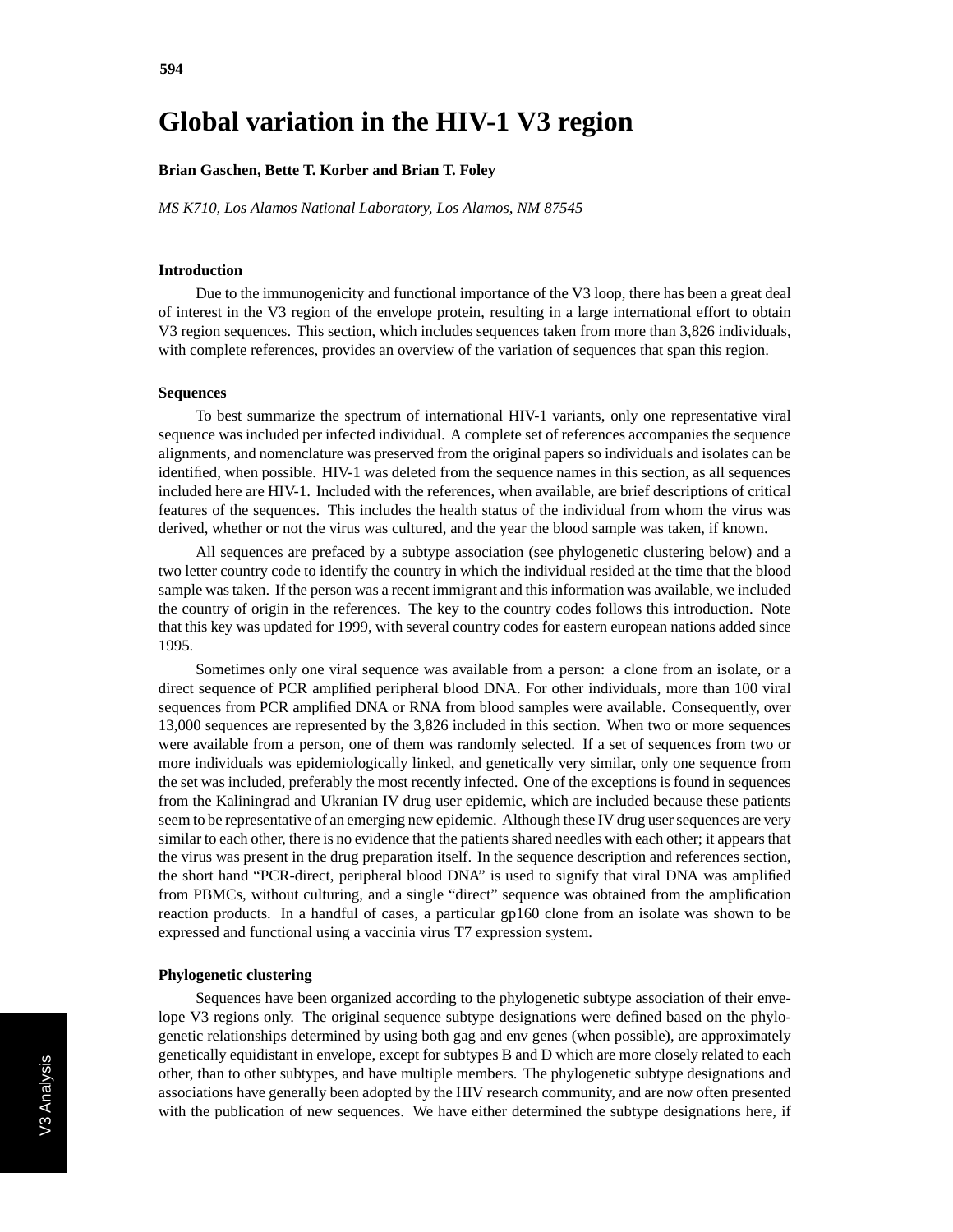#### **Introduction 595**

not specified in the original manuscript, or else confirmed the subtype designations of the original manuscripts, and then used the subtypes to organize this section. Generally, confirmations were done by aligning a set of HIV-1 V3 region sequences with longer env gene sequences (Part IIIC) that have clear subtype associations, and then using neighbor-joining trees to determine associations. Neighborjoining trees were generated with F84 model distances (called maximum likelihood in dnadist) and a transition to transversion ratio of 1.3 using PHYLIP (Joseph Felsenstein, University of Washington). All available nucleotide sequence information was used for phylogenetic analysis; longer protein sequences were trimmed to be approximately the same length as the majority of the PCR fragments in this region, for the purposes of presentation. Some sequences were difficult to classify, and are included in the "U", or unclassified, section. The subtype A/G circulating recombinant form common in Nigeria, and exemplified by the IbNG isolate with accession number L39106, is subtype A in the env V3 region, but subtype G in parts of the pol gene. Many isolates from western Africa have only been sequenced in the env gene, and not in the pol regions needed to prove that the sequence is subtype G there. These sequences are sometimes classified as subtype A, but perhaps should be more correctly classified as CRF02(AG) recombinants.

The set of reference sequences used to help resolve subtype associations included at least two sequences from each subtype (A-D, F-H, J and K) or circulating recombinant form (CRF01-CRF04), plus two HIV-1 O group sequences as outgroup sequences. The reference sequences were selected based on being "typical" of the subtype they represent as determined by phylogenetic analysis. The set has changed over the last few years as more sequences have accumulated. Thus not all subtype designations were based on the same reference set.

### **Limitations of phylogenetic analyses**

Most of the PCR derived sequences are rather short for accurate phylogenetic analyses, given the level of variability in this region – typically on the order of 250 to 300 nucleotides. Due to this limitation, some of the classifications in this section are uncertain and are our best estimate given the available information. Control studies were performed to compare the phylogenetic clustering of the V3 region using available longer sequences however, and these studies indicate that our subtype designations based on the V3 region are generally reliable. For many sequences, we had an approximately 700 base region of env available representing all of the subtypes. After removing positions in the alignment which included gaps, 519 bases were left. When a 298 base V3 region fragment was excised from this set, and neighbor joining trees were constructed using both the 519 base and 298 base long sequences, the phylogenetic subtype designations were consistent in each case. Further, when a subset of longer gp120 sequences was analyzed (92 of the 146), including 935 bases after removing positions in the alignment which included gaps, the subtype designations were again clear in neighbor-joining trees. This indicates that the limited V3 region PCR fragments, which include more than the V3-loop but not complete gp120, are generally able to serve as a reliable basis for subtype determination, given the limitation that the V3 loop sequence may be embedded in a recombinant genome.

Without detailed analysis, genetic recombination between subtypes may obscure phylogenetic relationships between sequences. A characteristic of recombination is an indeterminate place in phylogenetic analyses, and some of the "unclassified" category sequences may prove to be recombinant genomes upon further inspection. Also, while a subtype designation based on a gene or gene fragment may be correct, recombination events outside the region examined may have occurred. Therefore, care should be taken to not overinterpret the subtype designations. If one is to discuss the subtype designations of viral isolates based on the data presented here, they should refer to the designation as "B-like over the V3 loop region," rather than as "subtype B". This caveat is especially pertinant to sequences of subtype A and the CRF02(AG) circulating recombinant form which is subtype A-like in the V3 region. This year an attempt was made to re-classify some of the sequences formerly listed as subtype A, as CRF02(AG), based on the presence of signature sites in the V3 region which were thought to be reliable indicators of the subtype A vs. CRF02(AG) lineages.

### **Limitations of V3 amino acid consensus sequences**